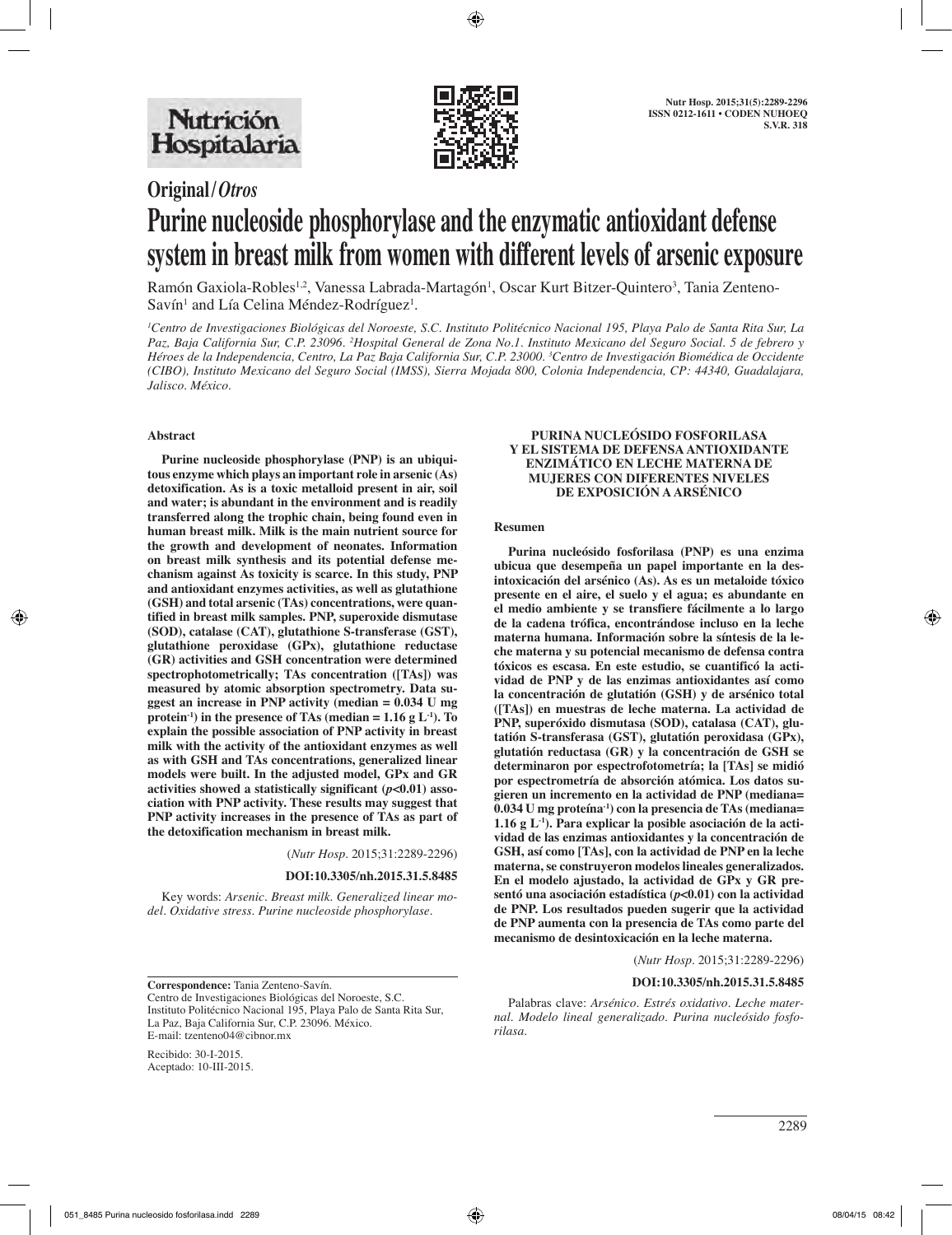#### **Abbreviations**

As: Arsenic. [TAs]: Total arsenic concentration. As<sup>III</sup>: Arsenite. AsV: Arsenate. CAT: Catalase. GLM: Generalized linear model. GPx: Glutathione peroxidase. GR: Glutathione-disulfide reductase. GSH: Glutathione. GST: Glutathione S-transferase. *k*: number of parameters in the model.  $\mu$ g L<sup>-1</sup>: Microgram per liter. PNP: Purine nucleoside phosphorylase. SH: Thiol group. SOD: Superoxide dismutase. U mg-1 prot: Units per milligram of protein.

## **Introduction**

Breast milk has a unique composition, which makes it the ideal nutrient source for the growth and development of neonates. Milk synthesis is perhaps the most energetically costly component of parental investment for mothers. Our understanding of evolutionary and ecological variation in human milk synthesis is still limited<sup>1</sup>. Studies suggest that human milk can suppress oxidative damage in newborn infants more effectively than infant formula and that human milk contains a unique defense mechanism that is impossible to replace2 . The antioxidant capacity of bioactive components, such as vitamins A, C and E, β-carotene, catalase (CAT), superoxide dismutase (SOD), glutathione peroxidase (GPx), in breast milk are well known<sup>2</sup>. However, our understanding of how the interaction of these antioxidants *in vivo* contributes to detoxification of xenobiotics, particularly liposoluble compounds that can be mobilized to breast milk, is incomplete.

Arsenic (As) is a metalloid known to be toxic for humans and other organisms. As is classified as carcinogen (category A) by the US Environmental Protection Agency3 . Its toxicity depends on its chemical form; inorganic As seems to be more toxic than methylated organic As, but recent reports show a different perspective<sup>4-6</sup>. Inorganic As includes arsenite  $(As<sup>I-</sup>)$  $\text{I}^{\text{II}}$ ) and arsenate (As<sup>V</sup>) and can be methylated to form monomethylarsonic acid (MMA) or dimethylated to dimethylarsinic acid (DMA)<sup>4,6</sup>. In many studies, As exposure has been associated with increased risk to different types of cancer, including lung, skin, bladder and liver cancer<sup>7</sup>. Children with exposure to As *in utero* or during early life show chronic respiratory distress symptoms<sup>8,9</sup>. Humans can be exposed to As in several ways; drinking water is the most common source of exposure. Although, in some areas of the world, exposure levels can reach up to 200  $\mu$ g As L<sup>-1</sup>, reported total As concentration ([TAs]) in breast milk from exposed

women was 2.3  $\mu$ g L<sup>-1 10</sup>. There is no consensus on safety limits for As in food and water; thresholds reported in the literature as safe limits for [TAs] in breast milk and drinking water range from 1  $\mu$ g L<sup>-1</sup> to 25  $\mu$ g  $L^{-13,11,12}$ .

Purine nucleoside phosphorylase (PNP) is a soluble enzyme localized in the cytosol of some cells and contains a thiol (SH) group<sup>13</sup>. PNP is an ubiquitous enzyme which plays an important role in the purine salvage pathway<sup>14</sup>. In rat liver and calf spleen, PNP reduces  $As<sup>V</sup>$ to  $As^{III}$  13,15. The formation of  $As^{III}$  requires PNP and a SH group<sup>16</sup>. Various types of reactive oxygen species (ROS) are generated during As metabolism<sup>17</sup>, and oxidative stress has been linked to the development of As-related diseases, including cancer<sup>18</sup>. The activity of glutathione S-transferase (GST), which participates in phase I and II of the detoxification process, seems to be involved in the As detoxification mechanism by conjugating it with glutathione  $(GSH)<sup>19</sup>$ . Some studies reported decreased GSH levels and GPx activity after As exposure in rat liver<sup>6</sup>. In addition, glutathione (GSH) and PNP seem to play a role in arsenolysis; it is suggested that As binds to certain proteins or is conjugated with GSH and related enzymes<sup>16,20</sup>.

In a previous study, GST activity was determined in breast milk as part of the detoxification process against [TAs] and some other trace elements<sup>21</sup>. In that study, the mathematical model explained only 40% of the potential As detoxification mechanism<sup>21</sup>. Therefore, we hypothesized that PNP and GSH may play an important role in the arsenolysis in breast milk. The aims of this study were a) to measure PNP activity in breast milk; b) to estimate the possible association of PNP activity (in groups with low PNP activity,  $\langle 0.003 \text{ U} \text{ mg}^{-1}$ ) protein, and high PNP activity,  $>0.003$  U mg<sup>-1</sup> protein) with SOD, CAT, GST, GPx, and glutathione reductase (GR) activities, as well as with GSH and TAs concentrations, and c) to analyze the potential role of PNP in As detoxification in breast milk.

## **Methods**

## *Sampling*

Sampling was performed between July and December 2011; 108 breast milk samples were collected for a study of xenobiotics in breast milk in Mexican women<sup>22</sup>. Concentration of trace elements, among them TAs, were measured in all breast milk samples. [TAs] in breast milk samples from 26 women were above the analysis detection limit (DL, 0.02  $\mu$ g L<sup>-1</sup>), used here as a cut-off point. From the rest of the samples (82) with [TAs] below 0.02  $\mu$ g L<sup>-1</sup>, another 26 samples were randomly drawn. A total of 52 samples were taken to measure and compare the activities of PNP, SOD, CAT, GST, GPx and GR, as well as GSH concentration.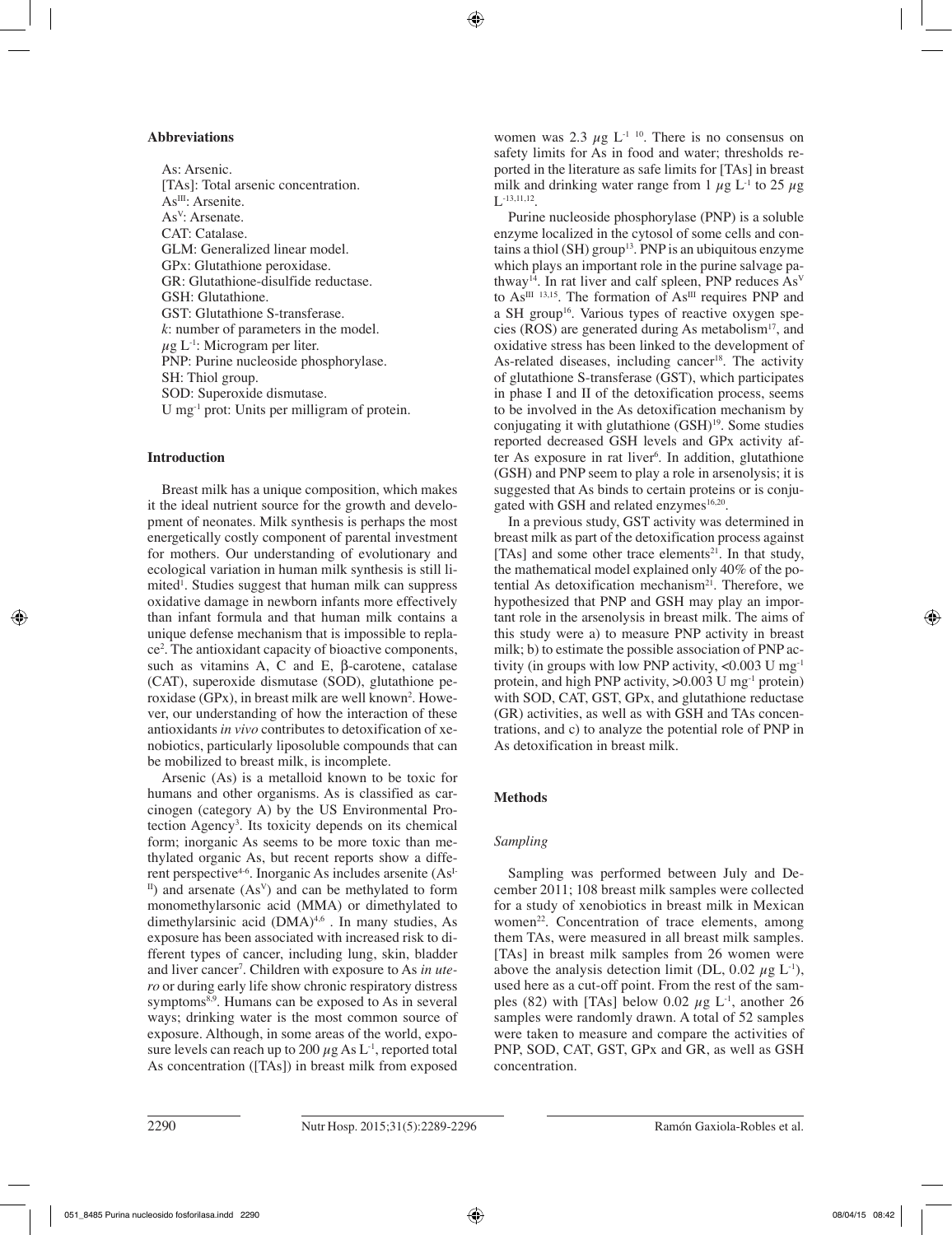Informed consent was obtained from all the donor women. The study protocol adhered to the tenets of the Declaration of Helsinki and was approved by an *adhoc* review panel of the Capítulo Baja California Sur de la Academia Nacional Mexicana de Bioética, A.C.

## *Total arsenic concentration*

Breast milk samples were transferred into Teflon vessels and digested with  $70\%$  nitric acid (HNO<sub>3</sub>) and 30% hydrogen peroxide  $(H_2O_2)$  in a microwave oven (Mars 5x, CEM, Matthew, NC, USA). [TAs] was quantified using a hydride system (HG 3000, GBC, Australia) coupled to an atomic absorption spectrophotometer (XplorAA, GBC, Braeside Australia)<sup>23,24</sup>. The minimum DL for [TAs] was  $0.02 \mu g L^{-1}$ . Analyses were performed in duplicate and included appropriate blanks; calibration standards and certified material (GBW10017) of milk were included in each run, with  $\geq 90\%$  recovery.

## *Purine nucleoside phosphorylase (PNP, EC. 2.4.2.1) activity*

PNP activity was quantified in breast milk by using a colorimetric assay as described by Chu et al. 25. Briefly, each sample was incubated with potassium phosphate buffer (22 mM, pH 7.5) containing xanthine oxidase (XO, 167 U), horseradish peroxidase (2000 U), 4-aminoantipyrine (160 mM), potassium ferrocvanide (120  $\mu$ M), 3,5 dichloro-2- hydroxybenzenesulfonic acid (8 mM), and inosine (12 mM). Production of N-(4-antipyryl)-3-chloro-5-sulfonate-p-benzoquinone-monoimine was followed at 520 nm in a spectrophotometer (Beckman Coulter DU 800, Fullerton, CA, USA) and the change in absorbance was recorded at 165 nm every 5 s for 180 s. Results are expressed as units  $(U)$  mg<sup>-1</sup> protein. One unit of PNP activity is defined as the amount of enzyme necessary to deplete 1  $\mu$ M of inosine per minute at 25 $^{\circ}$ C<sup>26</sup>. The assay DL for PNP activity was 0.003 U mg-1 protein.

## *Antioxidant enzyme activity*

## Superoxide dismutase (SOD, EC 1.15.1.1) activity

SOD activity was measured following the method described by Suzuki (2000). In a cuvette, working solution (sodium carbonate 50 mM; xanthine 0.1 mM; nitro blue tetrazolium (NBT) 0.025 mM; ethylenediaminetetraacetic acid (EDTA) 0.1 mM), XO (1 U mL-1 in 2 M ammonium sulfate), and the breast milk sample were mixed. The change in absorbance was registered every 30 s during 5 min at 560 nm. Data were expressed in units of SOD mg<sup>-1</sup> of protein<sup>27</sup>. One unit of SOD activity is defined as the amount of enzyme required to inhibit 50% of the maximum reaction of the superoxide radical  $(O_2^{\bullet-})$  with NBT.

## Glutathione S-transferase (GST, EC 2.5.1.18) activity

GST activity was determined by measuring the change in absorbance caused by the synthesis of thioether glutathione dinitrobenzene complex as a product of the reaction between GSH and 1-chloro-2,4-dinitrobenzene (CDNB)<sup>28</sup>. Working solution (0.1 M phosphate buffer, 10 mM GSH, 60 mM EDTA), CDNB (10 mM) and sample were mixed in a cuvette. Change in absorbance was measured every 30 s during 6 min at 340 nm. Enzyme activity was expressed in units mg-1 of protein. One unit of GST activity is defined as the amount of enzyme that catalyzes the production of 1  $\mu$ mol of CDNB per min.

## Glutathione peroxidase (GPx, EC 1.11.1.9) activity

To determine GPx activity, the continuous decrease in reduced nicotinamide adenine dinucleotide phosphate (NADPH) concentration was measured while GSH levels were maintained following the method of Flohé and Günzler (1984). Phosphate buffer solution (100 mM), EDTA (50 mM), sodium azide (20 mM), GR (15 U mL-1), NADPH (1.5 mM), GSH (250 mM), sample and  $H_2O_2$  (10 mM) were mixed in a cuvette and the change in absorbance at 340 nm was recorded every 3 s during 40 s. Enzyme activity was expressed in milliunits of GPx mg-1 of protein. One unit of GPx activity is defined as the amount of enzyme necessary to oxidize 1  $\mu$ mol of NADPH per min<sup>29</sup>.

## Glutathione-disulfide reductase (GR, EC 1.8.1.7) activity

Catalytic activity of GR was measured following the decrease in absorbance during NADPH oxidation<sup>30,31</sup>. All solutions were maintained in an ice-cold bath except phosphate buffer (500 mM, pH 7.2). In a cuvette, phosphate buffer, EDTA (50 mM), NADPH (2 mM), sample and oxidized glutathione (GSSG; 10 mM) were mixed. Change in absorbance was recorded at 340 nm for 60 s. Enzyme activity was expressed in milliunits of GR mg<sup>-1</sup> of protein. One unit of GR is defined as the amount of enzyme needed to reduce 1  $\mu$ mol of GSSG to GSH per min.

## Catalase (CAT, EC 1.11.1.6) activity

The methodology proposed by Aebi (1984), as described by Vázquez-Medina et al. (2006) was followed in order to analyze CAT activity in breast milk sam-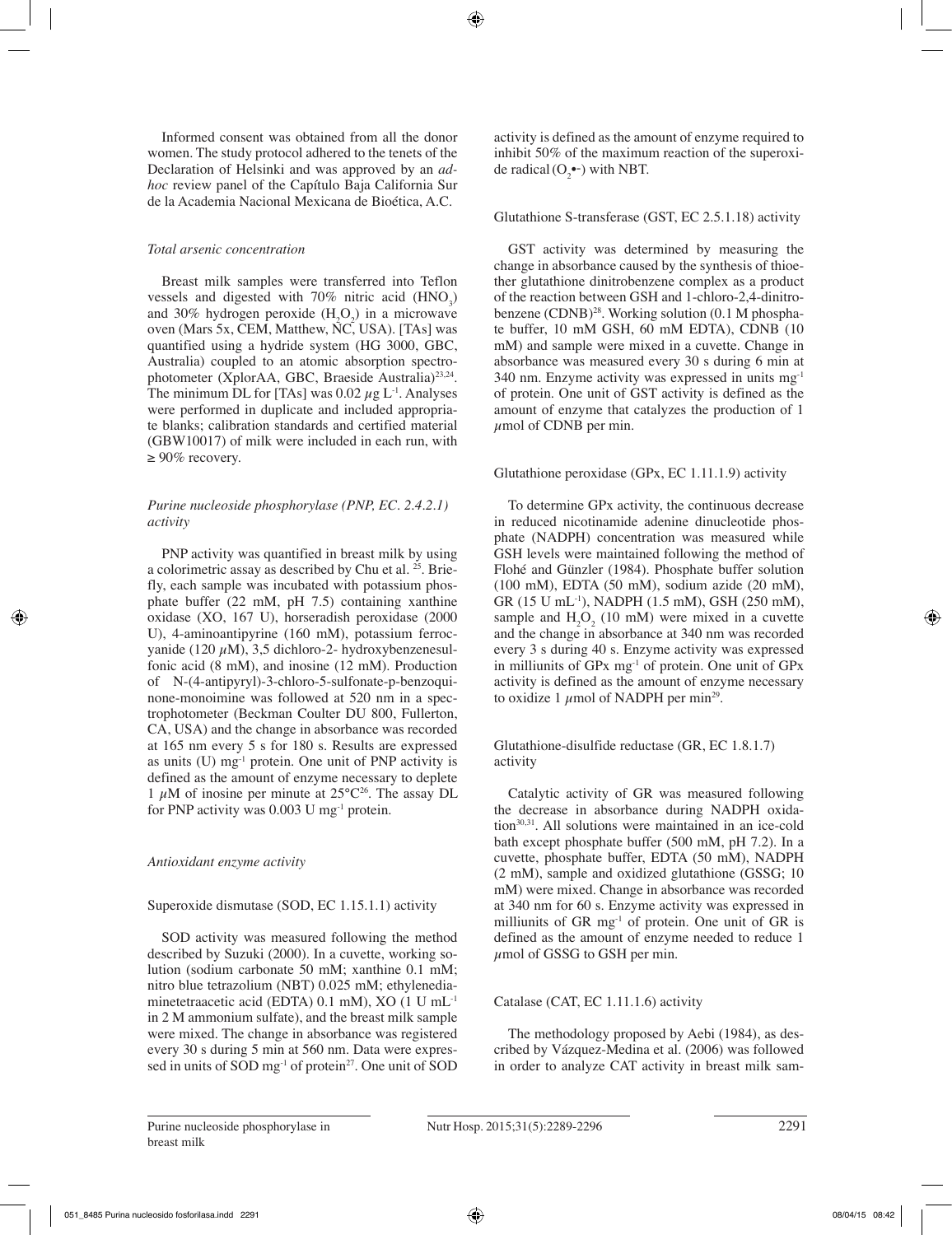ples. The decay in the concentration of  $H_2O_2$  (20 mM) in phosphate buffer, 0.1 M) was followed in a spectrophotometer; the change in absorbance per minute at 240 nm was recorded. CAT activity is expressed in units of mg-1 protein. One unit of CAT activity is defined as the amount of enzyme required to reduce 1  $\mu$ mol of  $H_2O_2$  per minute<sup>32,33</sup>.

## *Glutathione concentration*

Samples were homogenized 1:10 w/v in ice-cold 5% sulfosalicylic acid (previously degassed by 10 min bubbling with nitrogen gas), bubbled with nitrogen gas for 10 s, and centrifuged at  $17,005 \times g$  at  $4^{\circ}$ C for 5 min. Supernatants were immediately used to measure total glutathione levels (GSH-Eq = GSH + 2GSSG). GSH-Eq were determined by following the rate of reduction of 5,5'-dithiobis-2-nitrobenzoic acid (DTNB) at 412 nm in the presence of GR in 125 mM potassium phosphate buffer supplemented with 6 mM EDTA. Briefly, samples, 0.21 mM NADPH, 600  $\mu$ M DTNB, and GR  $(0.5 \text{ U } \text{mL}^{-1})$  were mixed in a cuvette. Absorbance was read every minute at 412 nm. GSH-Eq concentration was calculated using a standard curve (GSH,  $0-8 \mu M$ ) 34, 35. The results were expressed in nmol of equivalents of glutathione (GSH-Eq) per milligram of protein.

## *Total soluble protein content*

To standardize the data, the amount of total soluble proteins in each sample was determined using the method described by Bradford (1976), using a commercial kit (Bio-Rad Laboratories, Hercules, CA, USA). The samples were diluted 1:100 with phosphate buffer (50 mM, pH 7.5, 1 mM EDTA). Absorbance was read at 590 nm in a semiautomatic analyzer (Microlab 300, Vital Scientific, Netherlands). The results are expressed in mg of protein mL<sup>-1 27,36</sup>.

# *Statistical analyses*

Descriptive statistics were calculated, including medians, 10th and 90th percentiles. The value DL/2 was used for statistical analyses in those cases where PNP and [TAs] values were below the DL analysis $37$ . Activities of PNP, SOD, GST, GPx, GR, CAT and GSH concentration, as well as [TAs], were not normally distributed (Kolmogorov-Smirnov *p<0.05*). Therefore, non-parametric (Mann-Whitney) tests were applied. PNP activity was set as a categorical variable and data were grouped accordingly (low PNP activity, < 0.003 U mg<sup>-1</sup> protein, n=30; high PNP activity,  $> 0.003$  U  $mg^{-1}$  protein, n=22; with values of 0 and 1, respectively).

Multivariate analyses were performed using generalized linear models (GLM) considering a *Gamma* distribution *error* to explain the PNP activity (response variable) measured in the breast milk using a *log* canonical link function<sup>38,39</sup>. The *Gamma* distribution is helpful as an alternative to the *Gaussian* distribution *error* for continuous data<sup>21,39,40</sup>. The explanatory variables considered in building the models were SOD, GST, GPx, GR, CAT activities, GSH concentration and [TAs]. The simplification and selection of the minimal adequate model was performed starting with the maximal model using all the variables of interest (*k=7; k=number of parameters*). To choose the minimal adequate model, the backwards procedure was applied, evaluating all the alternative models by testing the contribution of each variable in turn (*p≤*0.05) and the change of the residual deviance in each step<sup>21,41,42</sup>. The distribution of residuals of the minimal adequate fitted model was evaluated as a diagnostic method and for model validation<sup>39</sup>.

# **Results**

# *Data grouped by purine nucleoside phosphorylase (PNP) activity level*

In 30 of the 52 (58%) analyzed breast milk samples, PNP activity levels were <0.003 U mg-1 protein. Data for SOD, CAT, GST, GPx and GR activities, GSH concentration and [TAs], grouped according to PNP activity, are summarized in Table I. SOD and GPx activities were lower (85.7% and 80.0%, respectively *p<0.01*) in the group with PNP activity  $>0.003$  U mg<sup>-1</sup> protein than in the group with PNP activity  $\langle 0.003 \text{ U mg}^{-1} \text{ pro-}$ tein. GST, GR and CAT activities were 50.0%, 50.0% and 44.3% lower, respectively, in the group with PNP activity  $>0.003$  U mg<sup>-1</sup> protein than in the group with PNP activity <0.003 U mg-1 protein (*p>*0.05). GSH levels were 2.1% higher in the PNP activity >0.003 U  $mg^{-1}$  protein than in the PNP activity <0.003 U mg<sup>-1</sup> protein group (*p>*0.05). [TAs] was 11500% higher in the group with PNP activity  $>0.003$  U mg<sup>-1</sup> protein than in the group with PNP activity <0.003  $\mathrm{U}$  mg<sup>-1</sup> protein; however, this difference was not statistically significant (*p=0.32*).

# *Association between PNP activity and the covariables*

The GLM contributes to explain the variability of PNP activity in breast milk in association with [TAs], the antioxidant enzyme activities, and GSH concentration. The analysis started with the maximal model with  $k=7$  ( $k=$  number of parameters), PNP activity (intercept), activities of SOD, GST, GPx, GR and CAT, GSH concentration and [TAs] (β*=*-3.302 *Std. Error* = 0.4703, *p<*0.01, *scale* 1.767, residual deviance = 114.560), where 6 of the 7 parameters were not significant. Simplification of the initial model was achieved by using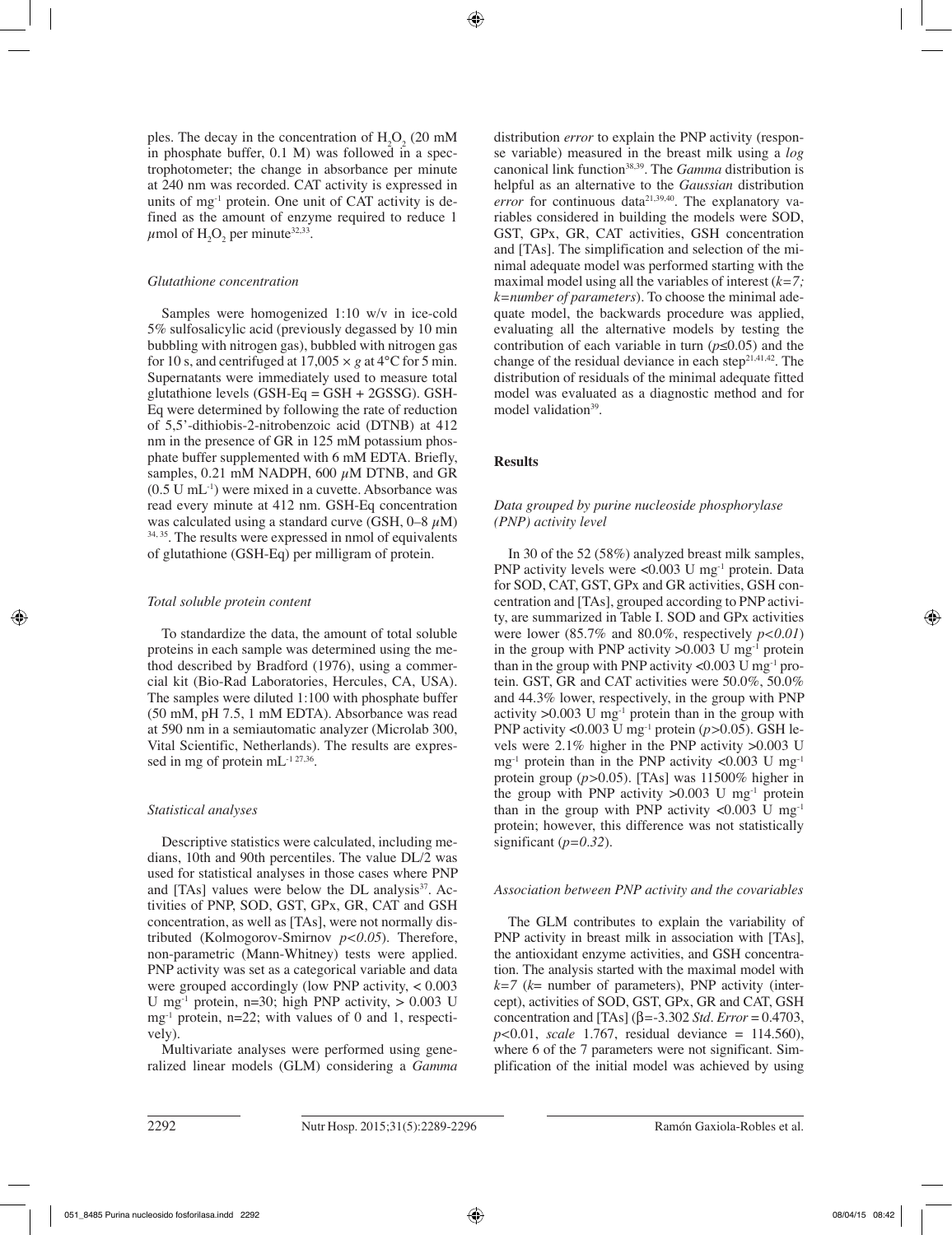**Table I** *Median purine nucleoside phosphorylase activity (PNP, U mg-1 protein), the enzymatic antioxidant defense system, and total arsenic concentration in breast milk of women (*n=52*) inhabiting Baja California Sur, Mexico*

| Variable   | <b>PNP</b> activity<br>$<0.003(n=30)$ | P10   | P <sub>90</sub> | * PNP activity<br>$>0.003$ (n=22) | P10   | P90     | Median<br>difference $%$ | $**p$ |
|------------|---------------------------------------|-------|-----------------|-----------------------------------|-------|---------|--------------------------|-------|
| <b>PNP</b> | nd                                    | nd    | nd              | 0.034                             | 0.007 | 0.101   | $\qquad \qquad -$        |       |
| <b>SOD</b> | 590.83                                | 37.65 | 1560.56         | 84.26                             | 11.39 | 1163.37 | $-85.74$                 | 0.01  |
| <b>GSH</b> | 22.68                                 | 8.29  | 49.63           | 23.17                             | 8.29  | 53.83   | 2.13                     | 0.71  |
| <b>GST</b> | 0.004                                 | 0.0   | 0.032           | 0.002                             | 0.0   | 0.029   | $-50.00$                 | 0.20  |
| GPX        | 0.1                                   | 0.02  | 1.8             | 0.02                              | 0.0   | 0.69    | $-80.00$                 | 0.01  |
| <b>GR</b>  | 0.02                                  | 0.0   | 0.14            | 0.01                              | 0.0   | 0.06    | $-50.00$                 | 0.08  |
| <b>CAT</b> | 1.05                                  | 0.14  | 38.72           | 0.58                              | 0.02  | 34.01   | $-44.29$                 | 0.22  |
| [TAs]      | 0.01                                  | 0.01  | 6.27            | 1.16                              | 0.01  | 10.49   | 11500                    | 0.32  |

Data are shown as median. P10-P90, Percentile 10<sup>th</sup> and 90<sup>th</sup>;\*compared group; \*\*statistical significance by Mann-Whitney Test; PNP, purine nucleoside phosphorylase activity U mg<sup>-1</sup> protein; nd, non-detectable; SOD, superoxide dismutase activity, U mg<sup>-1</sup> protein; GSH, glutathione concentration, nmol mg<sup>-1</sup> protein; GST, glutathione S-transferase activity, U mg<sup>-1</sup> protein; GPx, glutathione peroxidase activity, mU mg<sup>-1</sup> protein; GR, glutathione reductase activity, mU mg<sup>-1</sup> protein; CAT, catalase activity, U mg<sup>-1</sup> protein; [TAs], total arsenic concentration,  $\mu$ g L<sup>-1</sup>.

the backward procedure and evaluating the alternative models by testing the contribution of each variable in turn  $(p<0.05)$  as well as the change of the deviance at each step<sup>43</sup>. The minimal adequate model, shown in Table II, included  $k=2$ , PNP activity (intercept), GR and GPx activities (β*=-*3.621, *Std. Error*= 0.235, *p<*0.01, *scale* 1.963, residual deviance =129.262). This model adjusted PNP activity from the measured value of  $0.0015$  U mg<sup>-1</sup> protein to the fitted values of  $0.0196$  U mg-1 protein. The equation for the minimal-fitted model was generated in terms of the explanatory variables with significant contribution to PNP activity (Table III). The residuals of the minimal selected model showed homoscedasticity in the distribution, suggesting constant variance as expected for a fitted model (Fig. 1).

## **Discussion**

To our knowledge, this is the first report of PNP activity in human breast milk. A specific search for similar publications was performed on January  $4<sup>th</sup>$ , 2015 in Ovid (all available databases), Direct Science and Springer Link using the following keywords: milk or breast milk and purine nucleoside phosphorylase. The search yielded zero publications.

The PNP activity in human breast milk samples (mean=  $0.034$  U mg<sup>-1</sup> protein, this study) was lower than that in red blood cells (mean= $18.21$  U mg<sup>-1</sup> protein) and higher than the activity in plasma that was below detection limits<sup>26</sup>. Therefore, the activity of PNP, as for most enzymes, appears to be tissue specific.

| <b>Table II</b> |  |
|-----------------|--|
|-----------------|--|

*Coefficients fitted by the generalized liner model (GLM) (*k=2*) with Gamma error distribution for purine nucleoside phosphorylase activity (PNP) activity (U mg-1 protein) in breast milk of women (*n=52*) inhabiting Baja California Sur, Mexico*

| Model      | Parameter | B        | Std. Error | 95% Wald Confidence<br>Interval |          | <i>Hypothesis Test</i> |    |        |
|------------|-----------|----------|------------|---------------------------------|----------|------------------------|----|--------|
|            |           |          |            | Lower                           | Upper    | Wald<br>Chi-Square     | df | Sig.   |
| <b>PNP</b> | Intercept | $-3.621$ | 0.235      | $-4.080$                        | $-3.161$ | 238.007                |    | < 0.01 |
|            | <b>GR</b> | $-1.150$ | 0.115      | $-1.376$                        | $-0.924$ | 99.357                 |    | < 0.01 |
|            | GPX       | $-0.270$ | 0.046      | $-0.360$                        | $-0.180$ | 34.628                 |    | < 0.01 |
|            | (Scale)   | 1.963    | 0.318      | 1.428                           | 2.697    |                        |    |        |

Std. Error: Standard error.

df: Degrees of freedom.

Sig: Significance.

PNP: Purine nucleoside phosphorylase activity, U mg-1 protein.

GPx: Glutathione peroxidase activity, mU mg-1 protein.

GR: Glutathione reductase, activity mU mg-1 protein.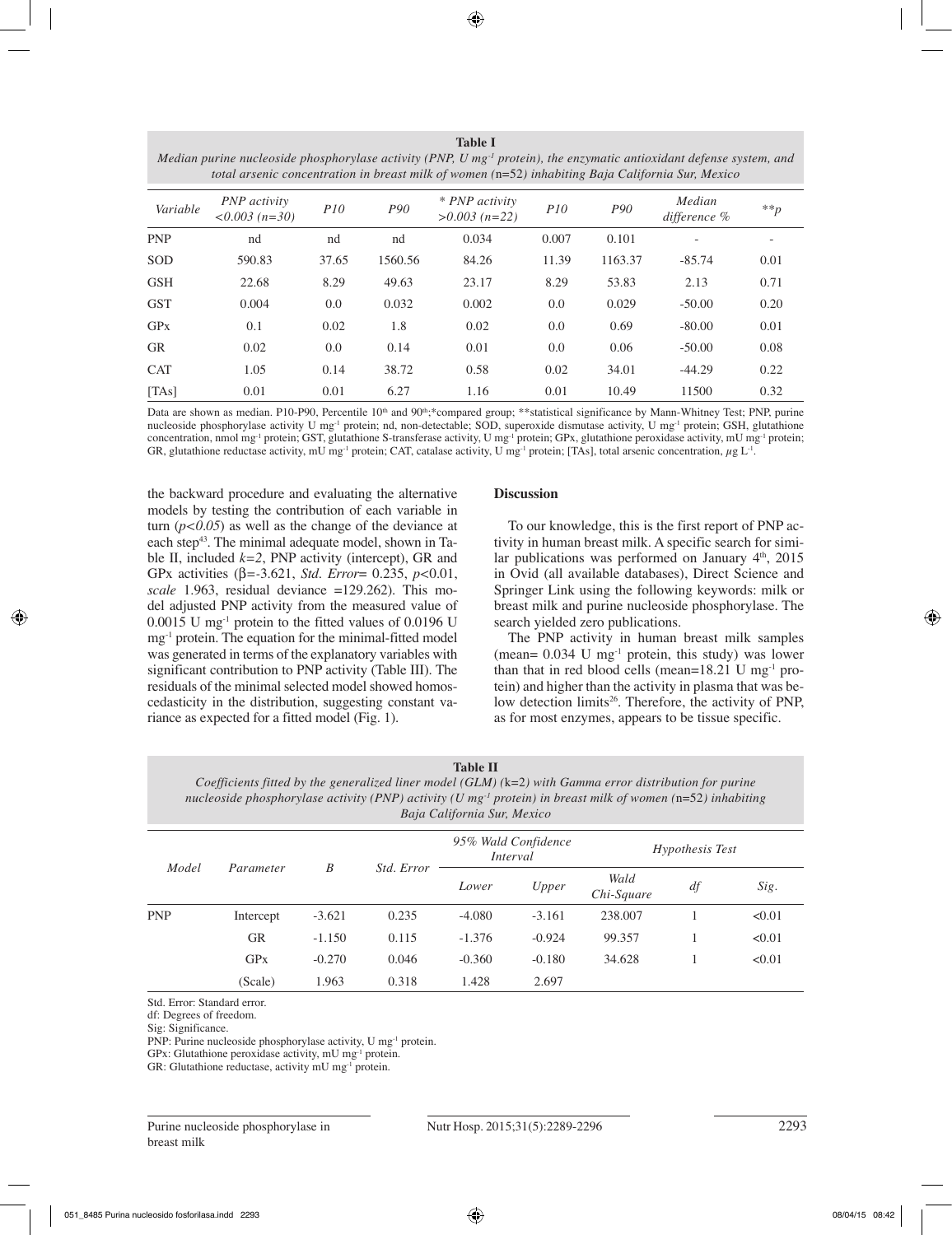**Table III**

*Fitted models for purine nucleoside phosphorylase (PNP), glutathione peroxidase (GPx), and glutathione reductase (GR) activity in breast milk of women (*n=52*) inhabiting Baja California Sur, Mexico.*

| Variable   | Model                                   | Median PNP measured | Median PNP fitted model |
|------------|-----------------------------------------|---------------------|-------------------------|
| <b>PNP</b> | $PNP = e^{-3.621+1.150(GR)+0.270(GPX)}$ | 0.0015              | 0.0196                  |

PNP: Purine nucleoside phosphorylase activity, U mg<sup>-1</sup> protein.

GPx: Glutathione peroxidase activity, mU mg-1 protein.

GR: Glutathione reductase activity, mU mg-1 protein.

[TAs] in breast milk appeared to be associated with PNP activity (Table I). Most of the As excreted in breast milk is in the trivalent inorganic form<sup>44</sup>. It is possible that PNP contributes to the transformation of  $As<sup>V</sup>$  to As<sup>III</sup> in breast milk, as was previously suggested to occur in rat liver and calf spleen $13,15$ . Two pathways have been proposed for the metabolism of As in humans. 1) The classical pathway suggests that once  $As<sup>V</sup>$ enters the cells via a phosphate transporter, it undergoes sequential reduction and oxidative methylation; in human liver PNP reduces  $As<sup>V</sup>$  to  $As<sup>III 18</sup>$ . Another pathway suggests that As either binds to certain proteins or conjugates with GSH and related enzymes, such as GST, GPx and GR, with subsequent methylation resulting in two end products, MMA and DMA. Methylated As is usually viewed as less toxic than inorganic  $As<sup>5,6</sup>$ and, thus, the methylation of inorganic As was considered to be a detoxification process. However, recent studies have provided evidence that human cells are more sensitive to the cytotoxic effects of MMA than of  $As^{III}$  <sup>6,20</sup>. This could be the reason for most of the excreted As in breast milk being in the trivalent form<sup>44</sup>.

PNP utilizes SH groups to reduce  $As<sup>V</sup>$  to  $As<sup>III</sup>$ ; an elevated demand for the SH groups in GSH, therefore decreasing GSH concentration, could contribute to explain the lower GPx and GR activities in the group with PNP activity  $>0.003$  U mg<sup>-1</sup> protein, as shown in the proposed model (Table II, this study). This would suggest that GPx and GR activities catalyze the NA-D(P)H-dependent reduction of GSSH to GSH, which contributes to maintaining adequate levels of the GSH pool and, thus, the redox status in breast milk. Keeping the SH groups in the milk proteins in their reduced form contributes to reducing the potential toxic effects of As<sup>20</sup>. Another explanation in the reduction of SH groups can be for the formation of  $As<sup>III</sup>$ , this process requires both PNP and SH group, the formation of hypoxanthine from inosine by PNP involving phosphorolysis or arsenolysis. The formation of  $As^{III}$ during or following arsenolysis, reaction catalyzed by PNP, could be the result of thiol-involved hydrolysis of ribose 1-arsenate. A thiol and enzyme-assisted hydrolysis of ribose 1-arsenate could also occur prior to release from the catalytic site. The hydrolysis of ribose 1-arsenate is believed to occur by hydrolytic attack on As<sup>v</sup>, resulting in the O-As bond being lost<sup>16</sup>.

The bivariate analysis suggested lower SOD activity  $(86\%, p<0.01)$  in the group with PNP activity  $>0.003$  U mg<sup>-1</sup> protein than in the group with PNP activity  $\langle 0.003$ U mg<sup>-1</sup> protein (Table I, this study). This could be related to As-mediated formation of superoxide radical  $(O_2^{\bullet-})$  and SOD activity contributing to protect cells from ROS-induced oxidative injury<sup>6,45</sup>. The mechanism responsible of ROS production is still not clear, but the formation of intermediary arsine species has been proposed<sup>6</sup>. CAT activity does not appear to affect PNP activity in its role in As detoxification in breast milk. However, CAT activity has been reported to be tissue specific; in studies of the effect of As<sup>V</sup>, CAT activity was found in rat kidney cortex but not in the medulla<sup>46</sup>.



*Fig. 1.—Residual plots of the minimal adequate model for (*k=2*) purine nucleoside phosphorylase activity (U mg-1 protein) in breast milk of women (n=52) inhabiting Baja California Sur, Mexico.*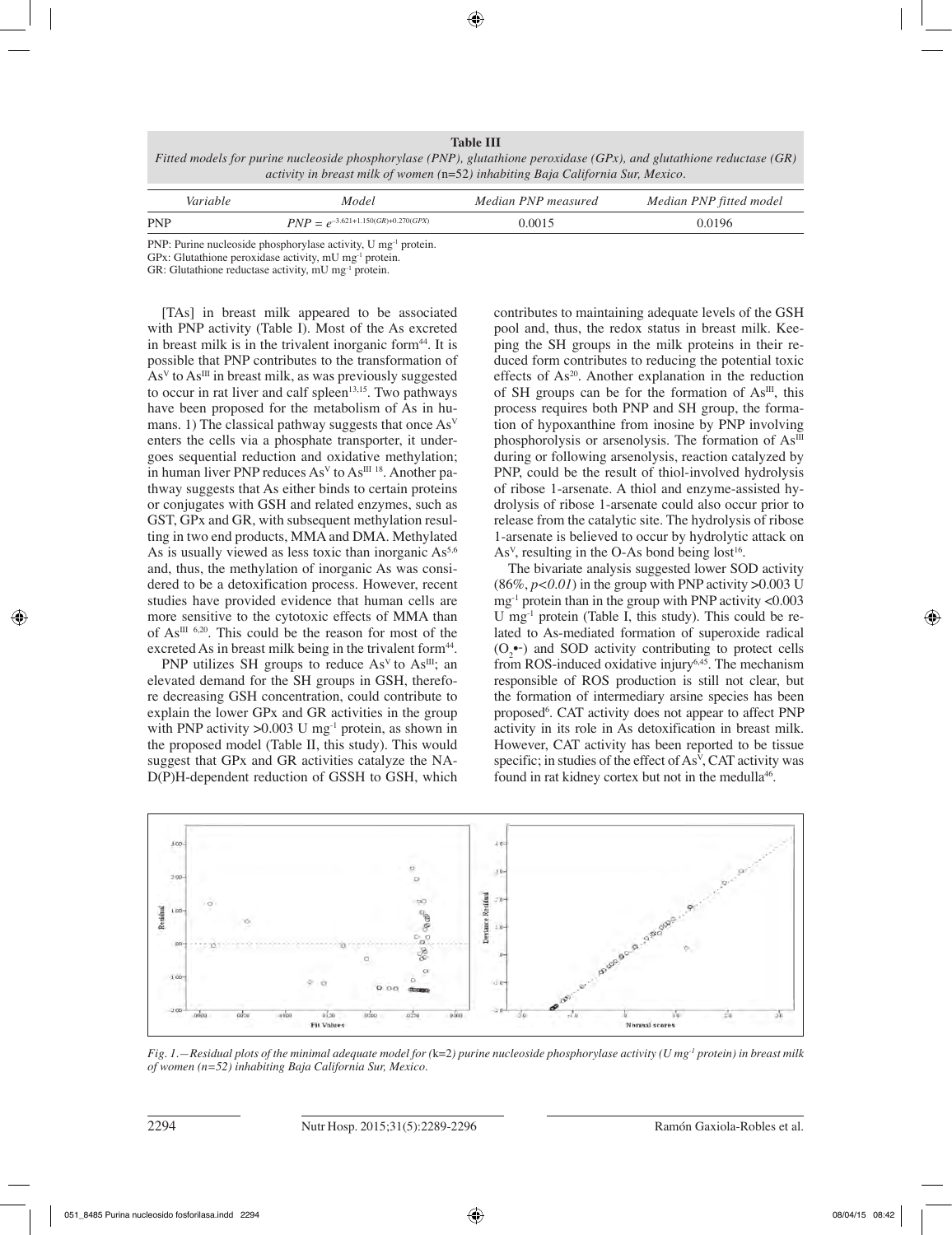The main weakness in the present study is that only [TAs] was quantified; thus, the amount of the different As species (organic or inorganic;  $As<sup>V</sup>$ ,  $As<sup>III</sup>$ , MMA or DMA) in breast milk samples is unknown. The results from this study suggest that PNP activity increases with [TAs], probably as part of an As detoxification mechanism in breast milk. Our proposed model explains 12% of PNP activity, the possible explanation is that we measured the [TAs] and not the concentrations of the specific forms of  $As<sup>V</sup>$  that could contribute to PNP activity.

#### **Acknowledgements**

This project was funded by grants from Consejo Nacional de Ciencia y Tecnología (Salud- CONA-CYT 2010-C01-140272), (SEP-CONACYT 152784) and CIBNOR (PC2.0, PC0.10, PC0.5). Authors express their appreciation for the technical assistance of B Acosta-Vargas, O Lugo-Lugo, NO Olguin-Monroy from the Laboratorio de Estrés Oxidativo (CIBNOR) and K Jimenez-Camacho (IT-La Paz) for sample processing. The main project was registered at Federal Commission for Protection against Sanitary Risks (COFEPRIS) in 2009.

#### **References**

- 1. Fujita M, Roth E, Lo Y-J, Hurst C, Vollner J, Kendell A. In poor families, mothers' milk is richer for daughters than sons: A test of Trivers–Willard hypothesis in agropastoral settlements in Northern Kenya. *American Journal of Physical Anthropology*  2012; 149:52-59.
- 2. Tijerina-Sáenz A, Innis S, Kitts D. Antioxidant capacity of human milk and its association with vitamins A and E and fatty acid composition. *Acta Paediatrica* 2009; 98:1793-1798.
- 3. ATSDR. Agency for Toxic Substances and Disease Registry . Toxicological profile for Arsenic. Atlanta, GA: U.S. Department of Health and Human Services, Public Health Service. 2007.
- 4. Suzuki KT, Mandal BK, Ogra Y. Speciation of arsenic in body fluids. *Talanta* 2002; 58:111-9.
- 5. Mandal BK, Suzuki KT. Arsenic round the world: a review. *Talanta* 2002; 58:201-35.
- 6. Jomova K, Valko M. Advances in metal-induced oxidative stress and human disease. *Toxicology* 2011; 283:65-87.
- 7. Chen C, Chen C, Wu M, Kuo T. Cancer potential in liver, lung, bladder and kidney due to ingested inorganic arsenic in drinking water. *British journal of cancer* 1992; 66:888.
- 8. Smith AH, Yunus M, Khan AF, et al. Chronic respiratory symptoms in children following in utero and early life exposure to arsenic in drinking water in Bangladesh. *Int J Epidemiol* 2013; 42:1077-86.
- 9. Hamadani JD, Grantham-McGregor SM, Tofail F, et al. Preand postnatal arsenic exposure and child development at 18 months of age: a cohort study in rural Bangladesh. *Int J Epidemiol* 2010; 39:1206-16.
- 10. Concha G, Vogler G, Nermell B, Vahter M. Low-level arsenic excretion in breast milk of native Andean women exposed to high levels of arsenic in the drinking water. *Int Arch Occup Environ Health* 1998; 71:42-6.
- 11. DOF. Diario Oficial de la Federación. Modificación de la Norma Oficial Mexicana NOM-127-SSA-1994, Salud Am-

biental. Agua para uso y consumo humano. Límites permisibles de calidad y tratamiento a que debe someterse el agua para su potabilización. Secretaría de Salud. México. México,  $DE$  1996.

- 12. IARC. International Agency for Research on CancerSome drinking-water disinfectants and contaminants, including arsenic. Working Group on the Evaluation of Carcinogenic Risks to Humans World Health Organization. Vol. 84: IARC, 2004.
- 13. Gregus Z, Németi B. Purine nucleoside phosphorylase as a cytosolic arsenate reductase. *Toxicological Sciences* 2002; 70:13-19.
- 14. Canduri F, dos Santos DM, Silva RG, Mendes MA, Basso LA, Palma MS. Structures of human purine nucleoside phosphorylase complexed with inosine and ddI. *Biochemical and biophysical research communications* 2004; 313:907-914.
- 15. Nemeti B, Gregus Z. Glutathione-dependent reduction of arsenate by glycogen phosphorylase a reaction coupled to glycogenolysis. *Toxicol Sci* 2007; 100:36-43.
- 16. Radabaugh TR, Sampayo-Reyes A, Zakharyan RA, Aposhian HV. Arsenate Reductase II. Purine Nucleoside Phosphorylase in the Presence of Dihydrolipoic Acid Is a Route for Reduction of Arsenate to Arsenite in Mammalian Systems. *Chemical Research in Toxicology* 2002; 15:692-698.
- 17. Valko M, Morris H, Cronin MT. Metals, toxicity and oxidative stress. *Curr Med Chem* 2005; 12:1161-208.
- 18. Jomova K, Jenisova Z, Feszterova M, et al. Arsenic: toxicity, oxidative stress and human disease. *Journal of Applied Toxicology* 2011; 31:95-107.
- Halliwell B, Gutteridge JM. Free radicals in biology and medicine, 2007: Clarendon Press, Oxford, 2007.
- 20. Rodriguez V, Del Razo L, Limon-Pacheco J, et al. Glutathione reductase inhibition and methylated arsenic distribution in Cd1 mice brain and liver. *Toxicological Sciences* 2005; 84:157-166.
- 21. Gaxiola-Robles R, Labrada-Martagon V, Celis de la Rosa Ade J, Acosta-Vargas B, Mendez-Rodriguez LC, Zenteno-Savin T. Interaction between mercury (Hg), arsenic (As) and selenium (Se) affects the activity of glutathione S-transferase in breast milk; possible relationship with fish and sellfish intake. *Nutr Hosp* 2014; 30:436-46.
- 22. Gaxiola-Robles R, Zenteno-Savín T, Labrada-Martagón V, Celis A, Acosta-Vargas B, Méndez-Rodríguez LC. Concentraciones de mercurio en leche de mujeres del noroeste de México; posible asociación a la dieta, tabaco y otros factores maternos. *Nutr Hosp* 2013; 28:934-42.
- 23. Van Loon JC. Selected methods of trace metal analysis: biological and environmental samples: John Wiley and Sons, 1985.
- 24. Vélez-Alavez M, Labrada-Martagón V, Méndez-Rodriguez LC, Galván-Magaña F, Zenteno-Savín T. Oxidative stress indicators and trace element concentrations in tissues of mako shark (Isurus oxyrinchus). *Comparative Biochemistry and Physiology Part A: Molecular & Integrative Physiology* 2013; 165:508-514.
- 25. Chu SY, Cashion P, Jiang M. A new colorimetric assay for purine nucleoside phosphorylase. *Clinical Biochemistry* 1989; 22:357-362.
- 26. López-Cruz RI, Pérez-Milicua MB, Crocker DE, Gaxiola-Robles R, Bernal-Vertiz JA, de la Rosa A, Vázquez-Medina JP, Zenteno-Savín T. Purine nucleoside phosphorylase and xanthine oxidase activities in erythrocytes and plasma from marine, semiaquatic and terrestrial mammals. *Comparative Biochemistry and Physiology Part A: Molecular & Integrative Physiology* 2014; 171:31-35.
- 27. Labrada-Martagón V, Tenorio Rodríguez PA, Méndez-Rodríguez LC, Zenteno-Savín T. Oxidative stress indicators and chemical contaminants in East Pacific green turtles (Chelonia mydas) inhabiting two foraging coastal lagoons in the Baja California peninsula. *Comparative Biochemistry and Physiology Part C: Toxicology & Pharmacology* 2011; 154:65-75.
- 28. López-Cruz RI, Zenteno-Savín T, Galván-Magaña F. Superoxide production, oxidative damage and enzymatic antioxidant defenses in shark skeletal muscle. *Comparative Biochemistry and Physiology Part A: Molecular & Integrative Physiology*  2010; 156:50-56.